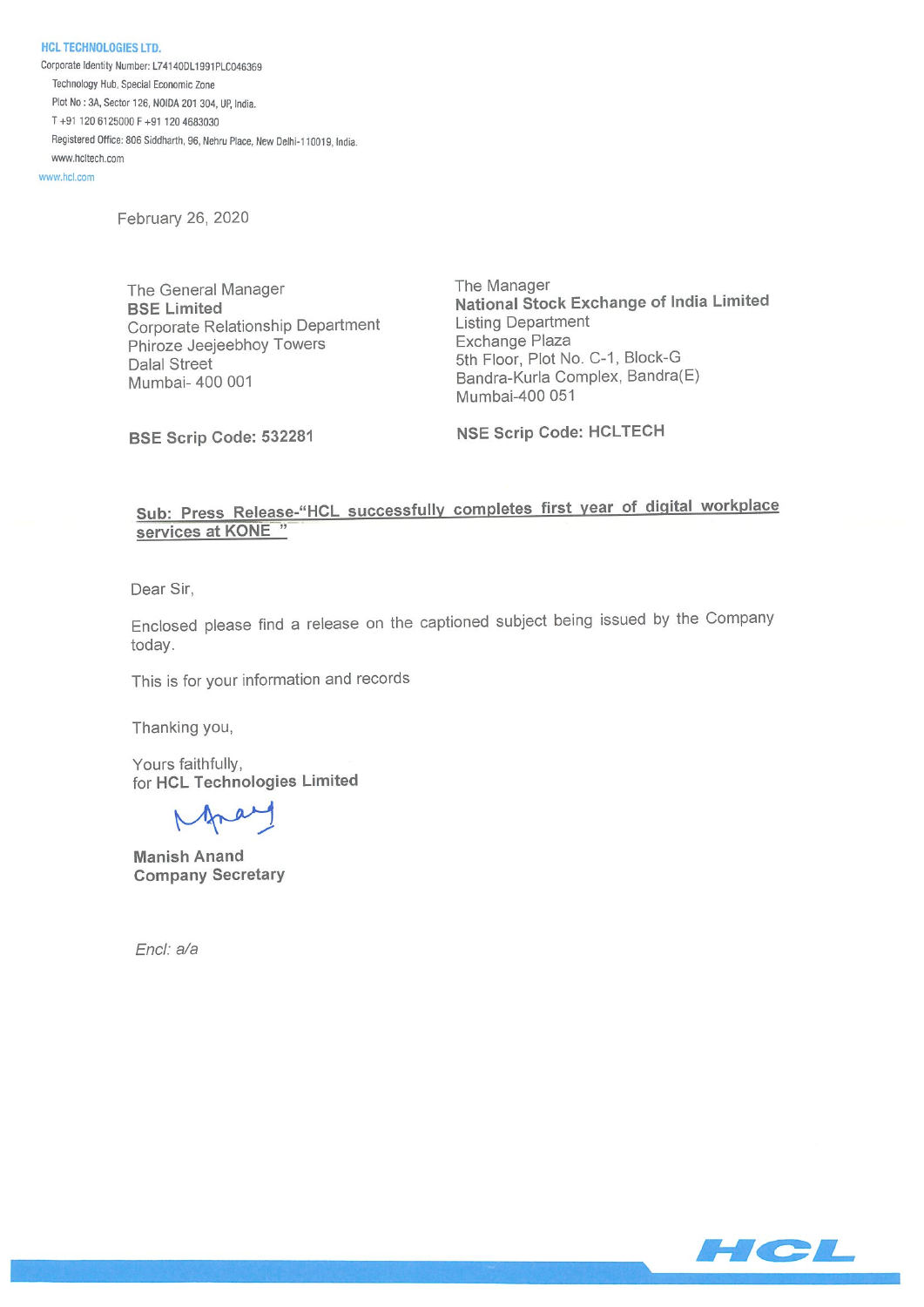

# HCL successfully completes first year of digital workplace services at KONE

Helsinki, Finland and Noida, India, February 26, 2020- HCL Technologies (HCL), a leading global technology company, today announced the successful completion of its first year delivering digital workplace services to KONE Corporation - a Finland-based global leader in the elevator and escalator industry. Over the last 12 months, HCL has completed the transition of services as part of the companies' global collaboration. The contract is designed to support KONE in implementing its 'Winning with Customers' strategy, which defines the company's customer-centric business model.

'Our collaboration with HCL strengthens our operational performance, helping our employees to perform at their best and to win with customers. By deploying a comprehensive set of services, we are driving business-aligned IT built on the core fundamentals of scalability, agility and time to market,' says Antti Koskelin, CIO at KONE. "HCL has delivered on-time transition with minimal disruption to our business. We are impressed by HCL's commitment to customer satisfaction, innovation and service excellence. Our monthly customer satisfaction (CSAT) scores are consistently above 90 percent."

HCL has strengthened digital workplace services to help KONE continually enhance the user experience and support daily business processes. The companies are working alongside to create nextgeneration IT environment that will utilize Al-driven solutions for the digital workplace and service desk operations.

"We look forward to continuing our collaboration with KONE in defining and executing its digital transformation strategy," said Pankaj Tagra, EVP, Nordic & DACH Business Head at HCL Technologies. This is a great example of how HCL's market leading capabilities and customer-centric approach is delivering industry leading digital technology services to global enterprises in the Nordic region and beyond."

The successful completion of the first year's collaboration is an example of HCL's many global client engagements where it designs and implements high-performing digital workplaces. The solutions encompass technologies for enhancing user satisfaction, freedom, and productivity while optimizing ROl.

#### About KONE

At KONE, our mission is to improve the flow of urban life. As a global leader in the elevator and escalator industry, KONE provides elevators, escalators and automatic building doors, as well as solutions for maintenance and modernization to add value to buildings throughout their life cycle. Through more effective People Flow®, we make people's journeys safe, convenient and reliable, in taller, smarter buildings. In 2018, KONE had annual net sales of EUR 9.1 billion, and at the end of the year over 57,000 employees. KONE class B shares are listed on the Nasdaq Helsinki Ltd. in Finland.

### About HcL Technologies

HCL Technologies (HCL) empowers global enterprises with technology for the next decade today. HCL's Mode 1-2-3 strategy, through its deep-domain industry expertise, customer-centricity and entrepreneurial culture of ideapreneurship™ enables businesses to transform into next-gen enterprises.

HCL offers its services and products through three business units - IT and Business Services (ITBS), Engineering and R&D Services (ERS) and Products & Platforms (P&P). ITBS enables global enterprises to transform their businesses through offerings in areas of Applications, Infrastructure, Digital Process Operations and next generational digital transformation solutions. ERS offers engineering services and solutions in all aspects of product development and platform engineering. Under P&P, HCL provides modernized software products to global clients for their technology and industry-specific requirements. Through its cuffing-edge co-innovation labs, global delivery capabilities and broad global network, HCL delivers holistic services in various industry verticals, categorized under Financial Services, Manufacturing, Technology & Services, Telecom & Media, Retail & CPG, Life Sciences & Healthcare and Public Services.